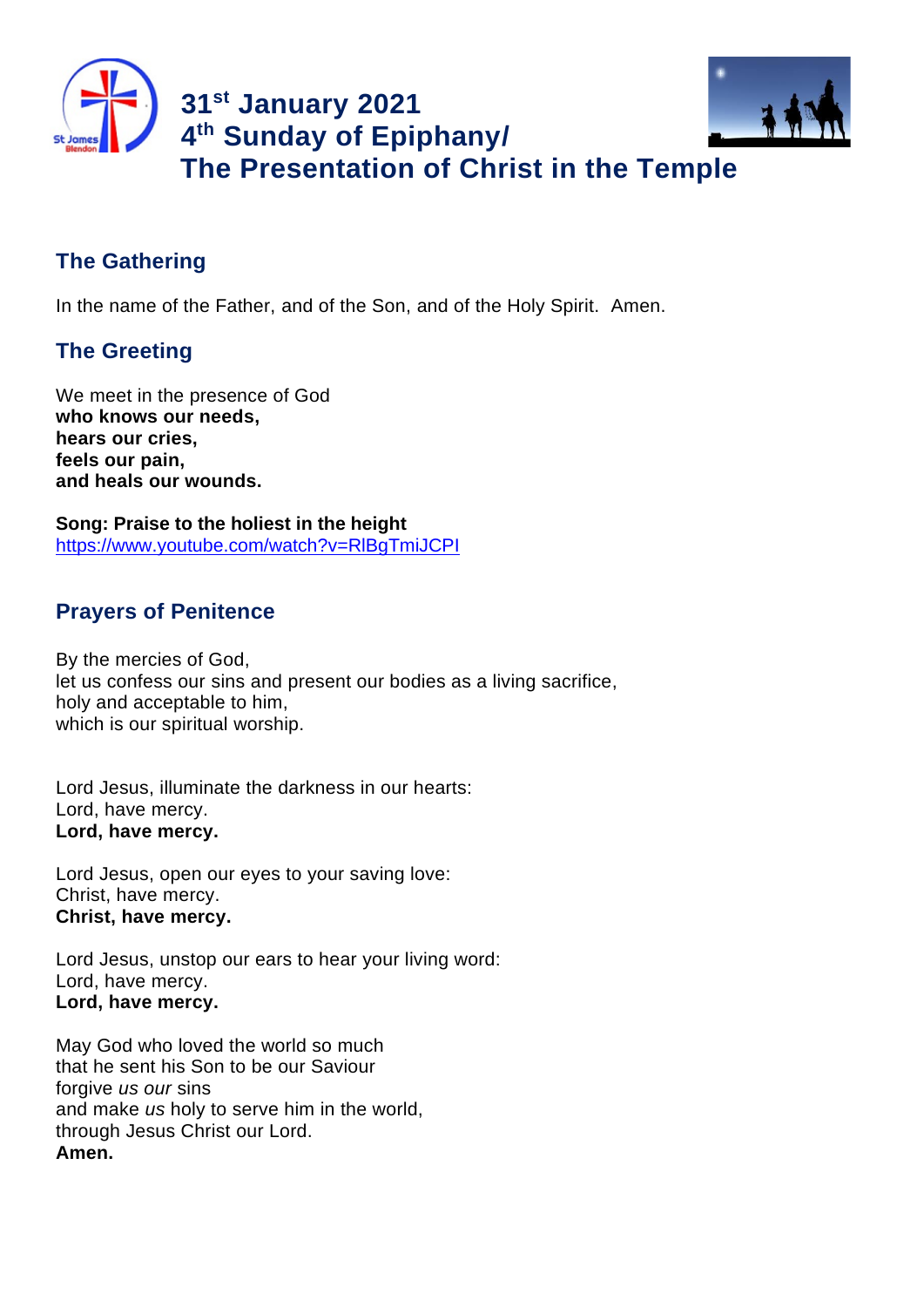## **Collect**

Lord Jesus Christ, light of the nations and glory of Israel: make your home among us, and present us pure and holy to your heavenly Father, your God, and our God. **Amen.**

**The Liturgy of the Word**

## **Malachi 3:1-5**

'I will send my messenger, who will prepare the way before me. Then suddenly the Lord you are seeking will come to his temple; the messenger of the covenant, whom you desire, will come,' says the LORD Almighty.

**<sup>2</sup>** But who can endure the day of his coming? Who can stand when he appears? For he will be like a refiner's fire or a launderer's soap. **<sup>3</sup>** He will sit as a refiner and purifier of silver; he will purify the Levites and refine them like gold and silver. Then the LORD will have men who will bring offerings in righteousness, **<sup>4</sup>** and the offerings of Judah and Jerusalem will be acceptable to the LORD, as in days gone by, as in former years.

**5** 'So I will come to put you on trial. I will be quick to testify against sorcerers, adulterers and perjurers, against those who defraud labourers of their wages, who oppress the widows and the fatherless, and deprive the foreigners among you of justice, but do not fear me,' says the LORD Almighty.

*This is the word of the Lord. Thanks be to God.*

## **Psalm 24**

- **<sup>1</sup>** The earth is the LORD's, and everything in it, the world, and all who live in it;
- **2** for he founded it on the seas and established it on the waters.
- **<sup>3</sup>** Who may ascend the mountain of the LORD? Who may stand in his holy place?
- **<sup>4</sup>** The one who has clean hands and a pure heart, who does not trust in an idol or swear by a false god.
- **<sup>5</sup>** They will receive blessing from the LORD and vindication from God their Saviour.
- **<sup>6</sup>** Such is the generation of those who seek him, who seek your face, God of Jacob.
- **<sup>7</sup>** Lift up your heads, you gates; be lifted up, you ancient doors, that the King of glory may come in.
- **<sup>8</sup>** Who is this King of glory? The LORD strong and mighty, the LORD mighty in battle.
- **<sup>9</sup>** Lift up your heads, you gates;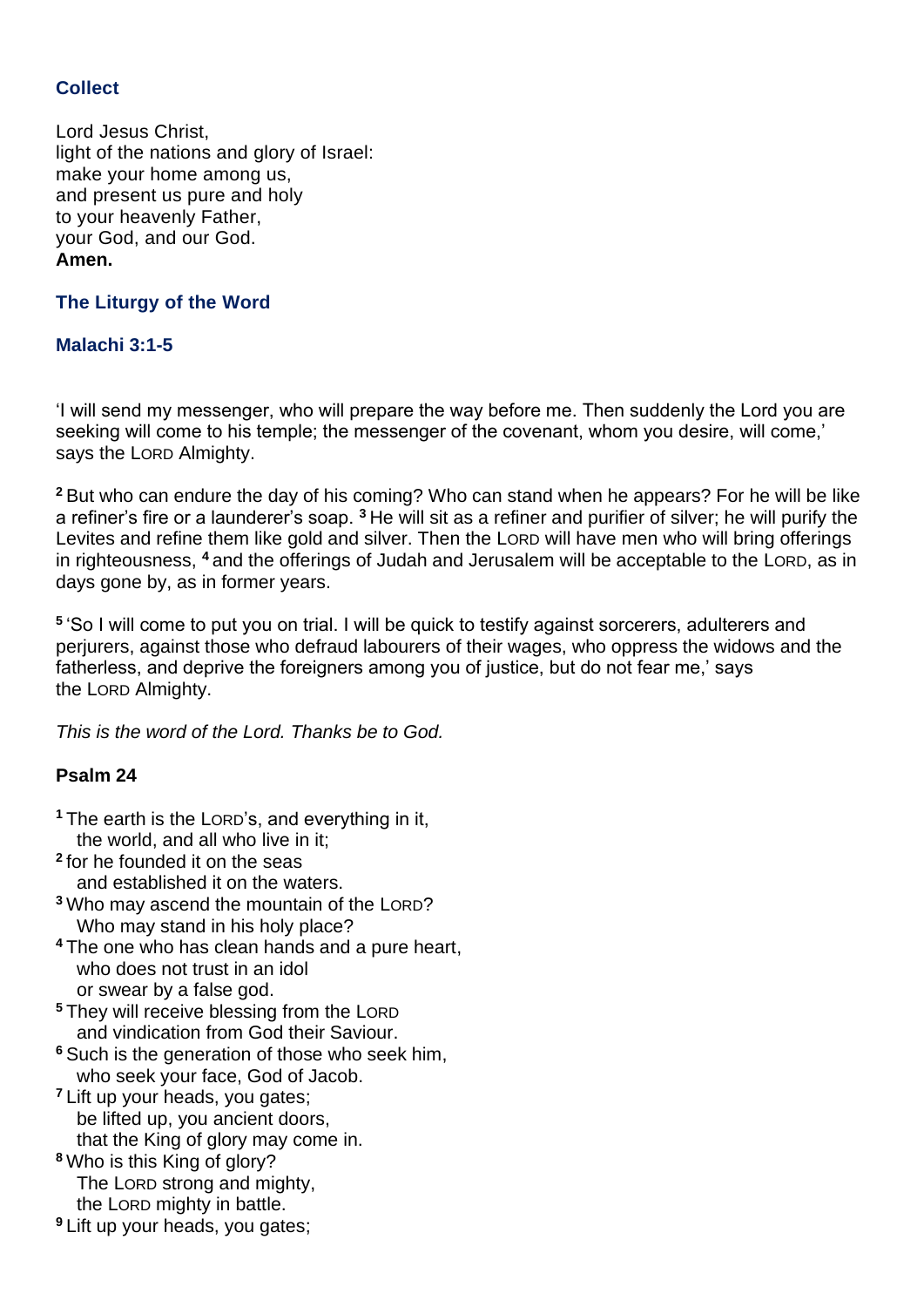lift them up, you ancient doors, that the King of glory may come in. **<sup>10</sup>** Who is he, this King of glory? The LORD Almighty – he is the King of glory.

*This is the word of the Lord. Thanks be to God.*

#### **Hebrews 2:14-end**

**<sup>14</sup>** Since the children have flesh and blood, he too shared in their humanity so that by his death he might break the power of him who holds the power of death – that is, the devil – **<sup>15</sup>** and free those who all their lives were held in slavery by their fear of death. **<sup>16</sup>** For surely it is not angels he helps, but Abraham's descendants. **<sup>17</sup>** For this reason he had to be made like them, fully human in every way, in order that he might become a merciful and faithful high priest in service to God, and that he might make atonement for the sins of the people. **<sup>18</sup>** Because he himself suffered when he was tempted, he is able to help those who are being tempted.

*This is the word of the Lord. Thanks be to God.* 

#### **Song: Purify my heart**

https://www.youtube.com/watch?v=0IvXA0yRDwY

#### **Gospel Reading**

Hear the Gospel of our Lord Jesus Christ according to Luke. Glory to you, O Lord.

#### **Luke 2:22-40**

**<sup>22</sup>** When the time came for the purification rites required by the Law of Moses, Joseph and Mary took him to Jerusalem to present him to the Lord **<sup>23</sup>** (as it is written in the Law of the Lord, 'Every firstborn male is to be consecrated to the Lord'), **<sup>24</sup>** and to offer a sacrifice in keeping with what is said in the Law of the Lord: 'a pair of doves or two young pigeons'.

**<sup>25</sup>** Now there was a man in Jerusalem called Simeon, who was righteous and devout. He was waiting for the consolation of Israel, and the Holy Spirit was on him. **<sup>26</sup>** It had been revealed to him by the Holy Spirit that he would not die before he had seen the Lord's Messiah. **<sup>27</sup>** Moved by the Spirit, he went into the temple courts. When the parents brought in the child Jesus to do for him what the custom of the Law required, **<sup>28</sup>** Simeon took him in his arms and praised God, saying:

**<sup>29</sup>** 'Sovereign Lord, as you have promised,

you may now dismiss your servant in peace.

- **<sup>30</sup>** For my eyes have seen your salvation,
- **31** which you have prepared in the sight of all nations:
- **<sup>32</sup>** a light for revelation to the Gentiles,
	- and the glory of your people Israel.'

**<sup>33</sup>** The child's father and mother marvelled at what was said about him. **<sup>34</sup>** Then Simeon blessed them and said to Mary, his mother: 'This child is destined to cause the falling and rising of many in Israel, and to be a sign that will be spoken against, **<sup>35</sup>** so that the thoughts of many hearts will be revealed. And a sword will pierce your own soul too.'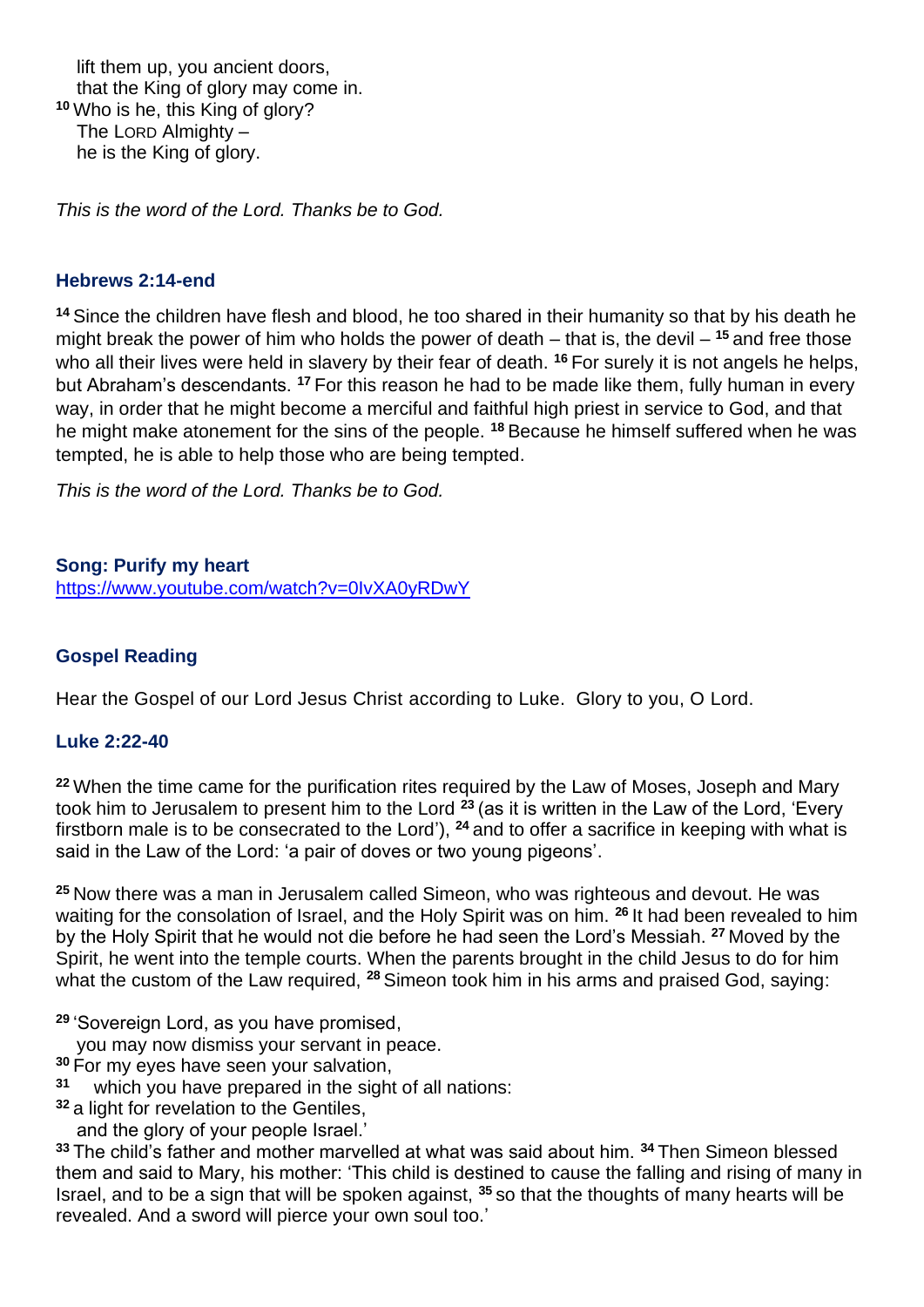**<sup>36</sup>** There was also a prophet, Anna, the daughter of Penuel, of the tribe of Asher. She was very old; she had lived with her husband seven years after her marriage, **<sup>37</sup>** and then was a widow until she was eighty-four.<sup>[e]</sup> She never left the temple but worshipped night and day, fasting and praying. **<sup>38</sup>** Coming up to them at that very moment, she gave thanks to God and spoke about the child to all who were looking forward to the redemption of Jerusalem.

**<sup>39</sup>** When Joseph and Mary had done everything required by the Law of the Lord, they returned to Galilee to their own town of Nazareth. **<sup>40</sup>** And the child grew and became strong; he was filled with wisdom, and the grace of God was on him.

*This is the Gospel of the Lord. Praise to you, O Christ.*

#### **Sermon**

The sharp eyed amongst you will have noticed the readings used today are different from those listed for the 4<sup>th</sup> Sunday of Epiphany. Instead, we have the readings for the Presentation of Christ in the Temple, which will be observed by many on the  $2<sup>nd</sup>$  February. This goes by the alternative name of Candlemas, a festival with its roots in antiquity but which was only recently added to the language used by the Anglican church. In the northern hemisphere this celebration sits roughly half-way through winter (or at least it did in pre-global warming times!). In some countries it is the point at which Christmas decorations and so forth are put away, and the French celebrate it with crepes!!

In days before gas lights and electricity, candles obviously played a far greater significance in life than they do now, so it would be at this festival that the candles used in church for the following year would be blessed. Consequently, it became a festival for candles, hence Candlemas.

There is even weather-lore associated with Candlemas:

If Christmas Day be fair and bright Winter will have another fight. If Candlemas Day brings cloud and rain, Winter won't come again.

You heard it here…..

Anyway, we will concentrate on The Presentation rather than anything to do with candles!

The Presentation essentially combines two acts associated with the Torah. Firstly, Torah taught that, for a period of 40 days after the birth of a boy, (or 60 in the case of a girl) women were considered ritually unclean and at the end of that period they came to the Temple or Synagogue to be purified. Secondly it was decreed that every firstborn male was "holy to the Lord" and so Jewish parents would make an offering of five shekels to redeem their first-born son.

There is no mention of a redemption offering being made, one could hardly redeem from God an infant who was God, but as with Jesus' baptism being done in order to identify with humanity, I suspect the custom was followed superfluous as it was. Uniquely, the child presented in the Temple has come from God, to save the world from the punishment that the same law that required his presentation demanded.

Whilst the central characters of Luke's infancy narrative are young, the story is framed around an interaction between these young people and two pairs of elderly people who lives are characterised by faithful and patient service.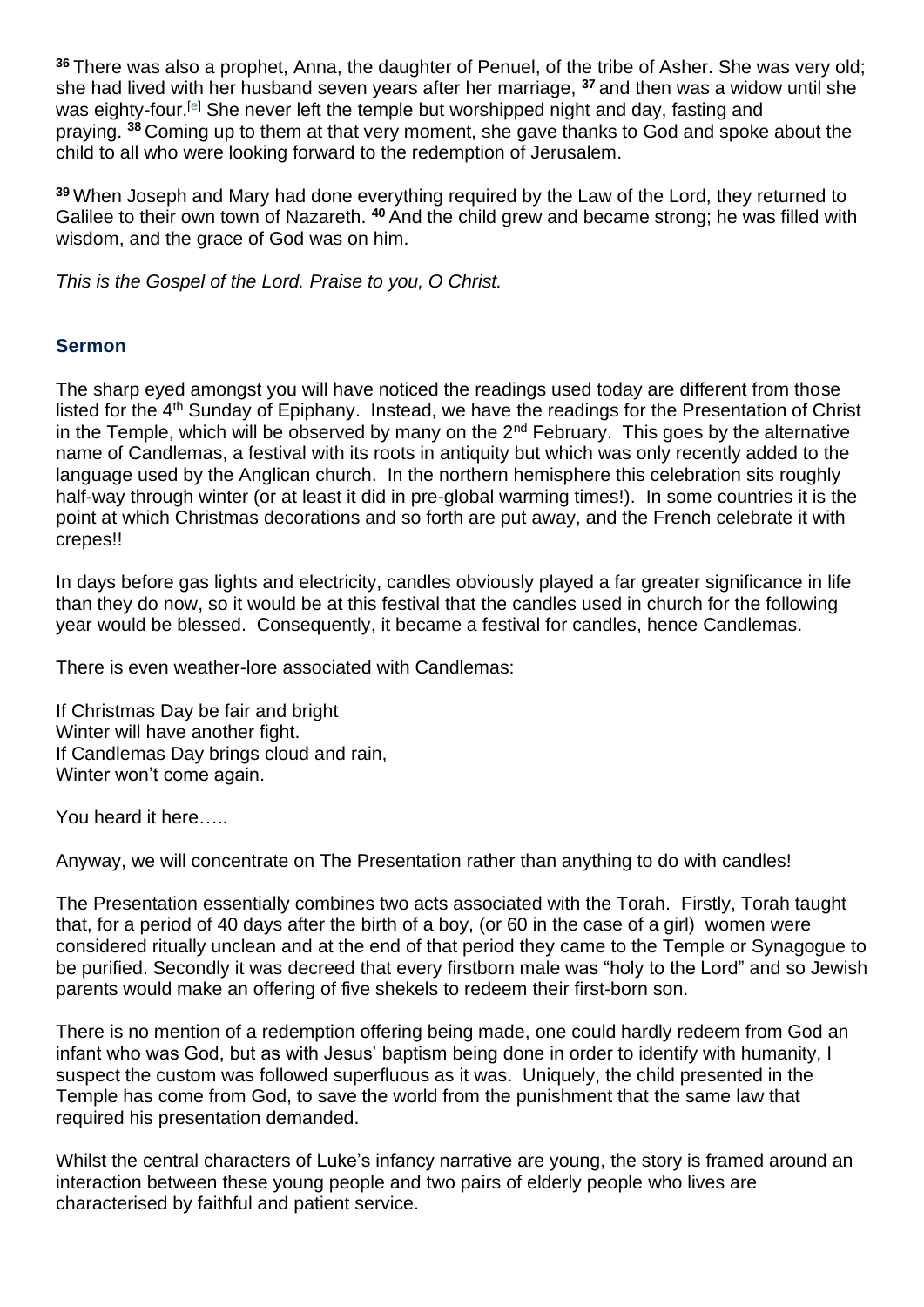The first pair, Zechariah and Elizabeth, have spent years playing their role in the worshipping community and waiting for a child. They learn they are to become the parents of John. This family would have a key role in the unfolding story, both in terms of Mary's experience and subsequently in the public ministry of Jesus.

But Luke concludes his infancy narrative with the second pair, Simeon and Anna. Both have led lives which exemplify faithful, patient, service.

Patience is something I have to work on! A while ago I purchased a home-brew wine kit which promised vineyard quality wine in 21 days! I have memories of mum and dad making wine and bottles lying around for years, and I wanted this plonk quicker than that. I followed the instructions and, three weeks later settled down to enjoy the nectar the manufacturers had promised. It wasn't fit for chips! Maybe you cannot rush decent wine…….

Anyway, both Anna and Simeon have spent years in the service of their Lord. Simeon is carrying a promise that he would live to see the Christ. After years of worship and contemplation Simeon acts on the prompting of the Spirit to attend the Temple at the appropriate time for that promise to be realised and, in the process, gives us one of the great hymns of the church, the Nunc Dimittis or Song of Simeon. He gives thanks, he celebrates, he speaks of Jesus' role both to Jew and Gentile. But he does more.

Yes, Simeon speaks of Christ's glory as "a light for revelation to the Gentiles", but he reminds his hearers that this glory is accompanied by judgement. Jesus will be the cause of people's "rising and falling", and, through him, "the inner thoughts of many will be revealed".

In each generation, the Church has to discern how to proclaim afresh the good news of God's unconditional love without evading the realities of sin, repentance, and judgement and it is not easy….

And, of course, Simeon warns Mary of the pain that she is to experience in the future.

Then in steps Anna. Whether she was 84 or whether she had been a widow for 84 years depends on how one reads the Greek but, nevertheless, she was clearly not in the first flush of youth. She had dedicated her life to the Temple; worshipping, fasting and praying. And having given thanks to God she did the same thing as the shepherds had done following their encounter with Jesus – she told people about him. We are told she spoke to 'all who were looking forward to the redemption of Jerusalem'. I guess that was a fair number…..

We touched on the dynamic between worship and action last week and I make no apologies for returning to it. In today's gospel we have two people who have spent their lives in worship and contemplation. Suddenly, at the prompting of the Spirit, in just the right moment all that comes to fruition in action.

Now you might say they were fortunate, they were in a position to spend their time worshipping and contemplating and reflecting and were supported to do just that. It's different for me. I am too busy. The pressures of modern life are too much. The world moves on. It's ok if I watch Songs of Praise or listen to a Spring Harvest c.d. every now and again and say a prayer when I'm in crisis. The rest is what we have clergy for…..You might, but I am sure you wouldn't!

I would suggest that you have to make time for worship and contemplation. It does not have to be hours, but it does have to be intentional. It is something we need to prioritise and, maybe, that is something we can do together during Lent. It is said that 'All work and no play made Jack a dull boy"; well we know enough about mental health to know it makes Jack, or Jill, sick as well! Yes, we live busy, sometimes stress-filled, lives. There are constant demands for our attention and our time.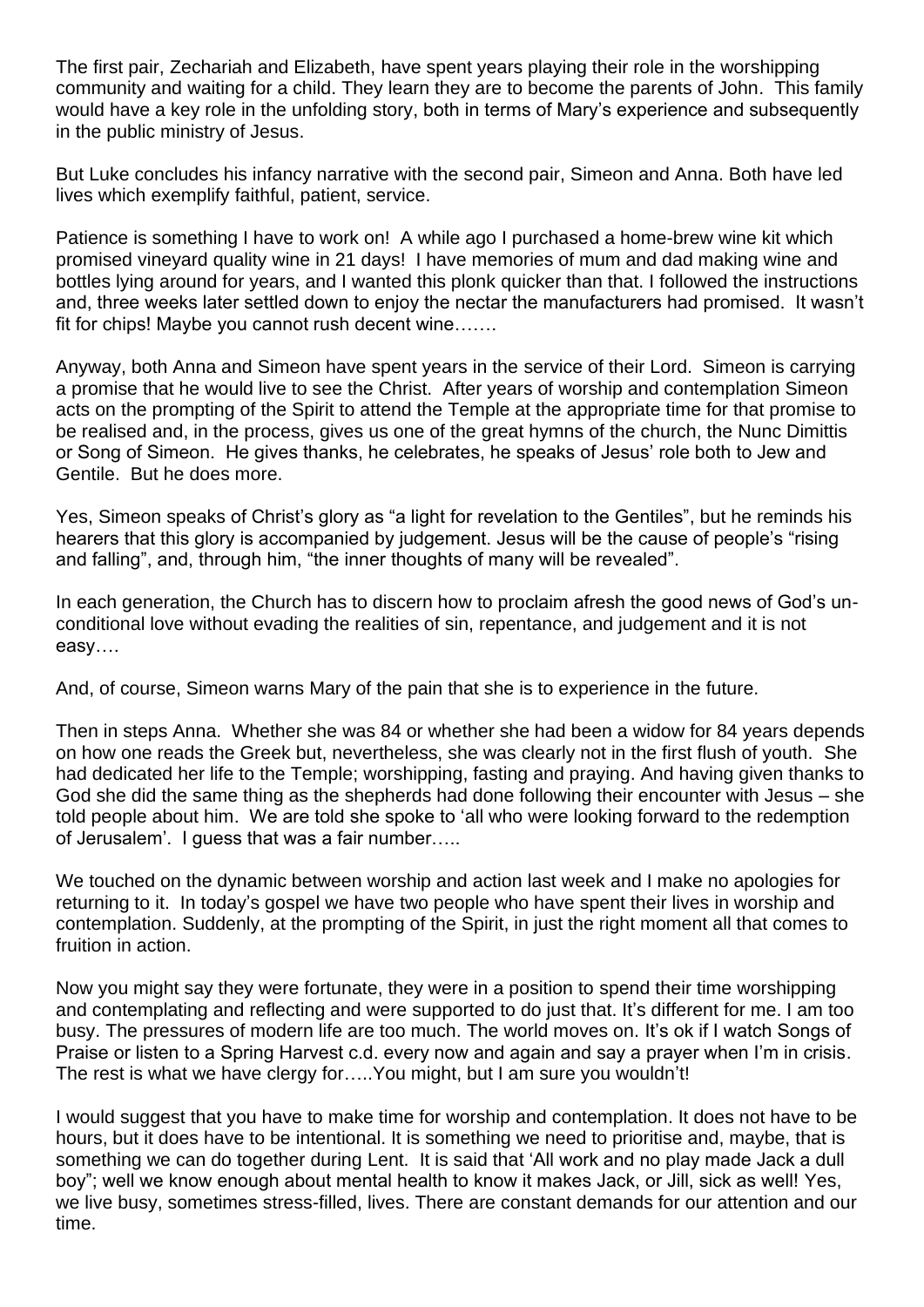The time we spend in worship or in contemplation is never wasted time, as some would suggest; without that foundation our activity will be shallow, misdirected and exhausting. The last year has been incredibly difficult and very different from anything we have experienced. Many people have been forced to stop. What have we filled our time with? Judging by the news feeds we have spent it doing a combination of over-eating, watching Netflix, feeling anxious, exercising with Joe Wicks, shouting at the government and getting even more cross on social media than we did before. To a degree many have been given that gift of time that we were so insistent we did not have. Have we spent that gift wisely?

I remember reading that it takes about 40 days for an action to become a habit. Maybe that's why Lent is 40 days!! It takes time and effort and commitment to introduce routines into our lives but, as I said last week, a routine of worship, prayer, Bible reading and study has, over the life of the church, proved its value. The religious communities base their whole existence around it, weaving work and food and leisure in between. Is it part of yours, or is it something you leave to others? Or do you think, as someone a while ago told me, that that is what we pay clergy to do?

I frequently ask you questions and rarely get any feedback. I know, from talking to other clergy, that I am not alone in that and maybe at some point I will be inundated with replies. But if I ask you 'What is your vision for St. James?', and you do not answer, I will assume you do not have one or are content with the vision rattling around my head!!

And if I ask 'How can we resource you in your journey with God?', and I get no reply, I will assume you have everything you need.

And if I ask 'Is there anything we can do to help you or someone you know?' and I get no reply, I will assume everyone is fine.

As I said last week, questions like these are not rhetorical and reflection is great, but at some point, we might be called to action, and that action has to be timely.

At a previous church I did some work with others around the vision of the church; we had services and a lot of group work focused upon that. Eight months or so later someone came to me and said, 'I've been thinking about it and I don't think we should be building a link', (they did not even preface it with something like 'following on from that vision conversation'). Time had moved on, decisions had been made, and their input had rather missed the boat! Both Simeon and Anna had spent their time contemplating but, when the time was right, they acted. Do not be like my Brummie friend and miss the boat!!

Shalom,

Ian

#### **Affirmation of Faith**

**I believe in God, the Father almighty, creator of heaven and earth. I believe in Jesus Christ, his only Son, our Lord, who was conceived by the Holy Spirit, born of the Virgin Mary, suffered under Pontius Pilate, was crucified, died, and was buried; he descended to the dead. On the third day he rose again;**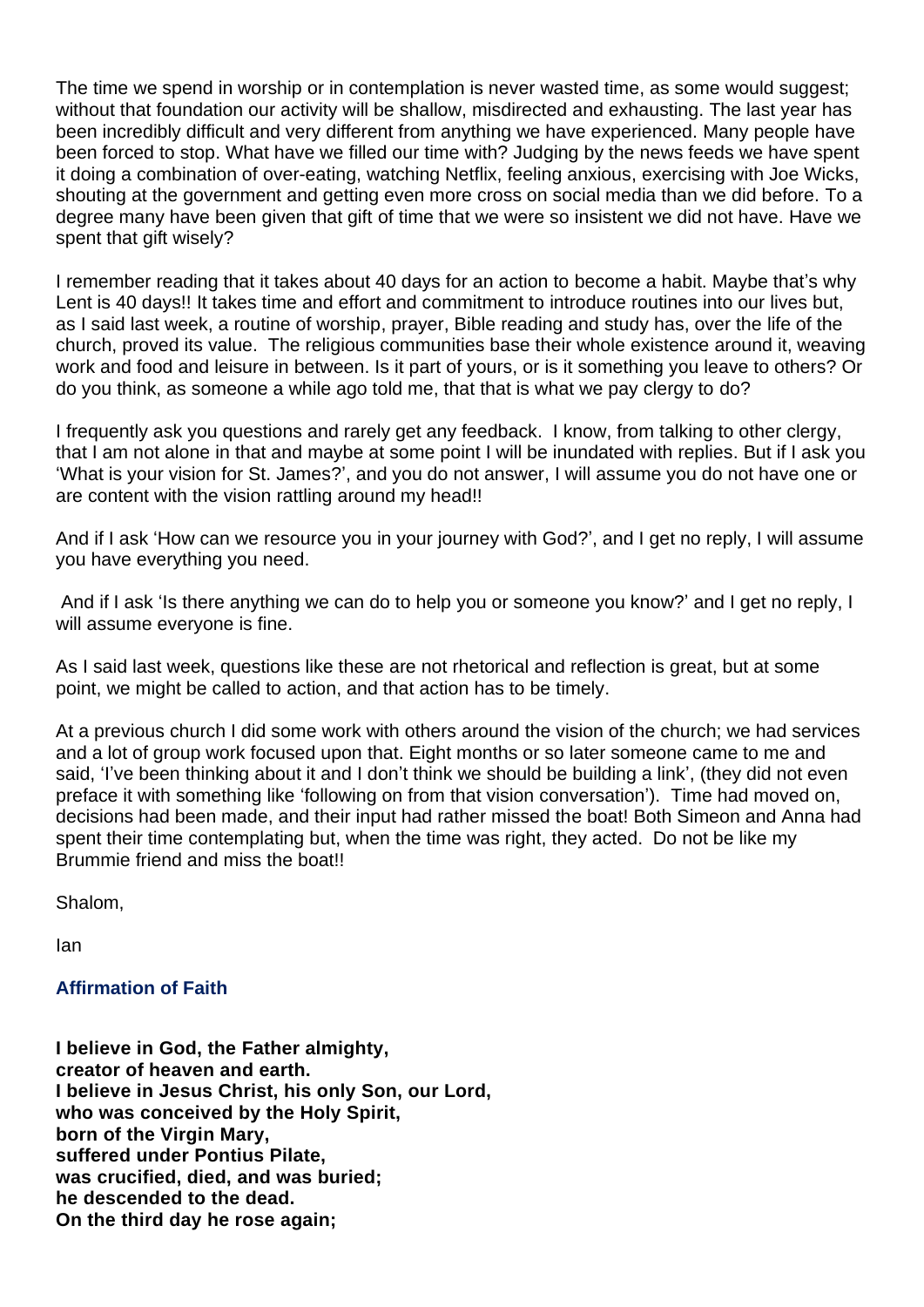**he ascended into heaven, he is seated at the right hand of the Father, and he will come to judge the living and the dead. I believe in the Holy Spirit, the holy catholic Church, the communion of saints, the forgiveness of sins, the resurrection of the body, and the life everlasting. Amen.**

#### **Prayers of Intercession**

We pray that Christ may be seen in the life of the Church.

You have called us into the family of those who are the children of God. May our love for our brothers and sisters in Christ be strengthened by your grace. Jesus, Lord of the Church, **in your mercy hear us.**

You have called us to be a temple where the Holy Spirit can dwell. Give us clean hands and pure hearts so that our lives will reflect your holiness. Jesus, Lord of the Church, **in your mercy hear us.**

You have called us to be a light to the world, so that those in darkness come to you. May our lives shine as a witness to the saving grace you have given for all. Jesus, Lord of the Church, **in your mercy hear us.**

You have called us to be members of your body, so that when one suffers, all suffer together. We ask for your comfort and healing power to bring hope to those in distress. Jesus, Lord of the Church, **in your mercy hear us.**

You have called us to be the Bride, where you, Lord, are the Bridegroom. Prepare us for the wedding feast, where we will be united with you for ever. Jesus, Lord of the Church, **in your mercy hear us.**

Jesus, Lord of the Church, you have called us into fellowship with all your saints. We unite our prayers with theirs and ask for grace to serve you with joy where you live and reign with the Father and the Holy Spirit,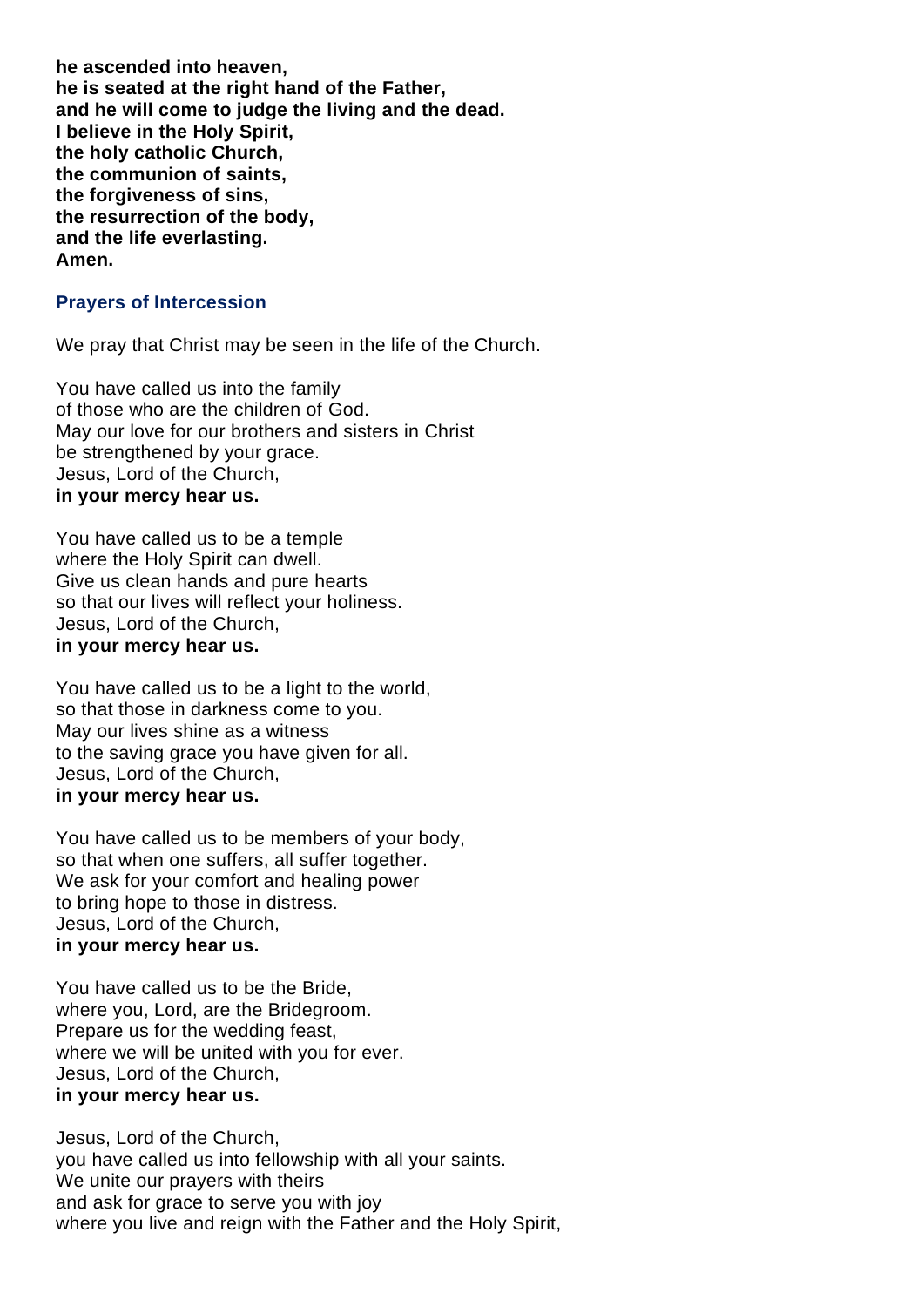one God, now and for all eternity. **Amen.**

#### **The Peace**

Christ is our peace. If anyone is in Christ, there is a new creation. The old has passed away: behold, everything has become new.

May the peace of the Lord be always with us and all those we love.

**Song: Restore, O Lord** https://www.youtube.com/watch?v=1g4p3v06lhk

## **An act of Spiritual Communion**

Our Father in heaven, hallowed be your name, your kingdom come, your will be done, on earth as in heaven. Give us today our daily bread. Forgive us our sins as we forgive those who sin against us. Lead us not into temptation but deliver us from evil. For the kingdom, the power, and the glory are yours now and for ever. Amen.

Thanks be to you, Lord Jesus Christ, for all the benefits you have given me, for all the pains and insults you have borne for me. Since I cannot now receive you sacramentally, I ask you to come spiritually into my heart. O most merciful redeemer, friend and brother, may I know you more clearly, love you more dearly, and follow you more nearly, day by day. Amen.

Lord, in these days of mercy, make us quiet and prayerful; in these days of challenge, make us stronger in you; in these days of emptiness, take possession of us; in these days of waiting, open our hearts to the mystery of your cross.

## **Song: Send me Lord**

https://www.youtube.com/watch?v=bA19ZGyCjSk

May God, who in Christ gives us a spring of water welling up to eternal life, perfect in you the image of his glory; and the blessing of God the Father, God the Son, and God the Holy Spirit,